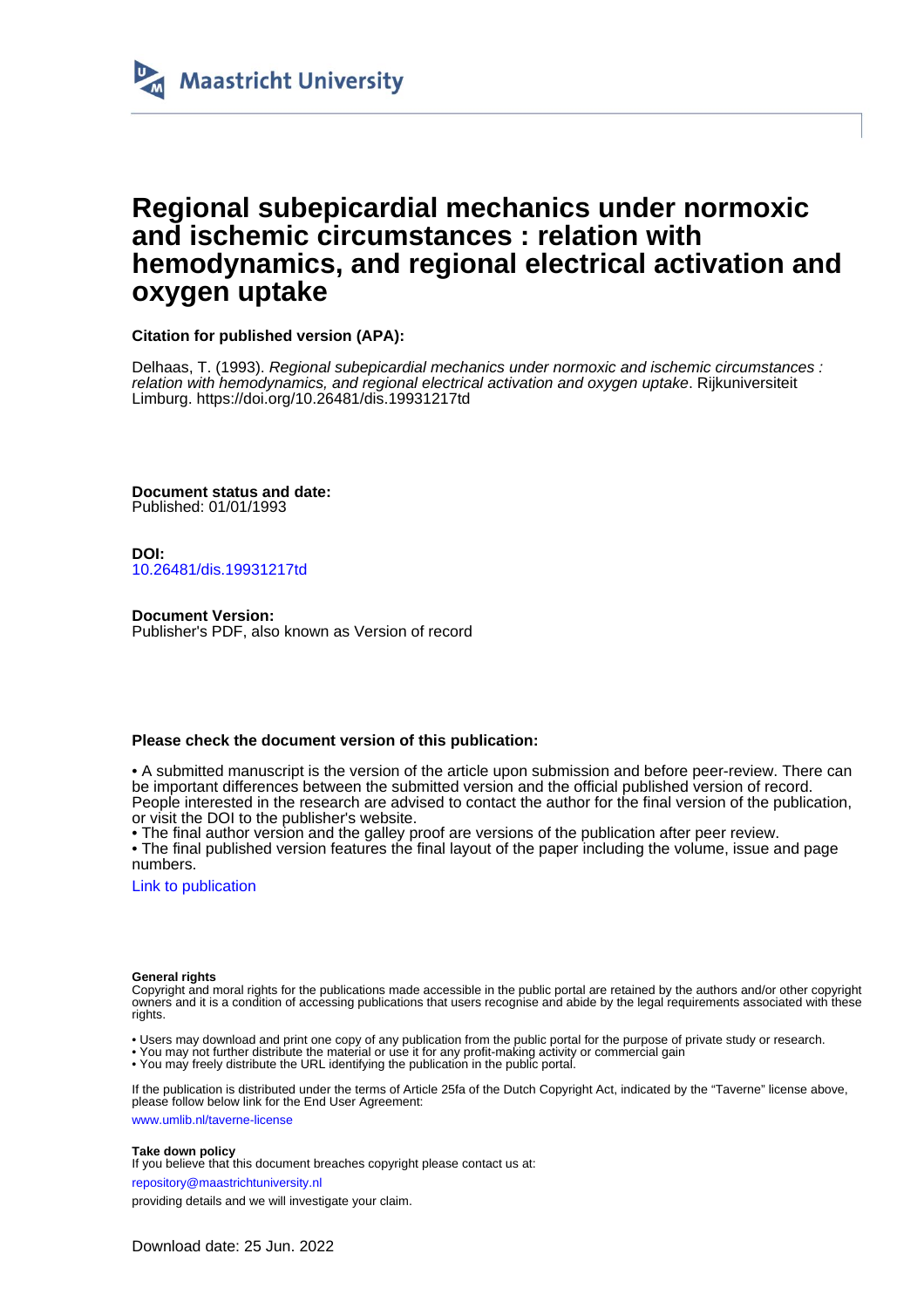STELLINGEN BIJ HET PROEFSCHRIFT:

# REGIONAL SUBEPICARDIAL MECHANICS UNDER NORMOXIC AND ISCHEMIC CIRCUMSTANCES

relation with hemodynamics, and regional electrical activation and oxygen uptake

Tammo Delhaas 17 december 1993